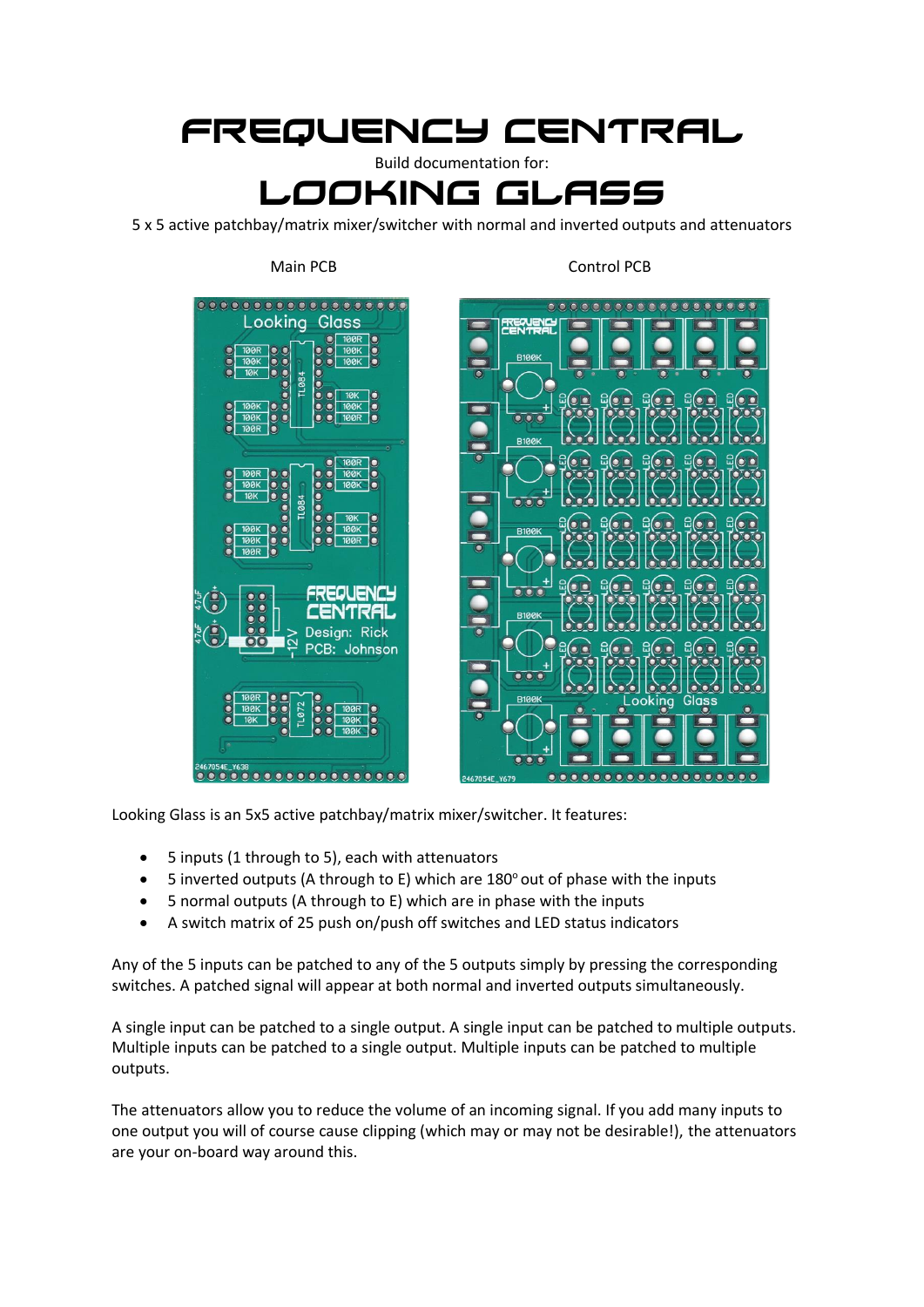| <b>Bill of Materials</b> |                       |                   |                             |
|--------------------------|-----------------------|-------------------|-----------------------------|
| 1/4 watt metal film:     | 47uF electrolytic x 2 | TL072 x 1         | <b>B100K Song Huei tall</b> |
| 100R x 10                |                       |                   | trimmer x 5                 |
| $10K \times 5$           |                       | <b>TL084 x 2</b>  |                             |
| 100K x 15                |                       |                   | Push button x 25            |
|                          |                       | 3mm red LED x 25  |                             |
| 1/8 W 1% 0805 SMD:       |                       |                   | <b>Button caps x 25</b>     |
| 10K x 25                 |                       | 8 pin socket x 1  |                             |
| 100K x 25                |                       |                   | 3.5mm socket x 15           |
|                          |                       | 14 pin socket x 2 |                             |
|                          |                       |                   | Male 40 pin header          |
|                          |                       |                   | Female 40 pin header        |
|                          |                       |                   | 10 pin box header x 1       |
|                          |                       |                   |                             |
|                          |                       |                   |                             |
|                          |                       |                   |                             |

### **Control PCB rear – the SMD resistors**

Looking Glass uses 50 surface mount resistors on the rear of the Control PCB (the 10K are all current limiting resistors for the LEDs, while the 100K are mixing resistors). This may sound intimidating if you haven't used SMD before, but its quite easy really. We've even used larger 1206 pads to make it easier. We recommend that you use 0805 resistors. The combination of 1206 pads and 0805 resistors means that there is plenty of space to apply solder/heat around the resistor.

- 1. Lightly tin all SMD resistors pads on the PCB. This means that you should use your iron to heat each pad and apply a small amount of solder.
- 2. Pick up a 0805 resistor with tweezers and present it to the pads. While holding the resistor in place, heat the pad. This should hold the resistor in place. Now heat the other pad to complete the process of placing this resistor.

#### **NOTE:**

**First pass: 10K resistors Second pass: 100K resistors Don't mix them up!**

3. Sometimes it's worth retouching both pads just to make sure!

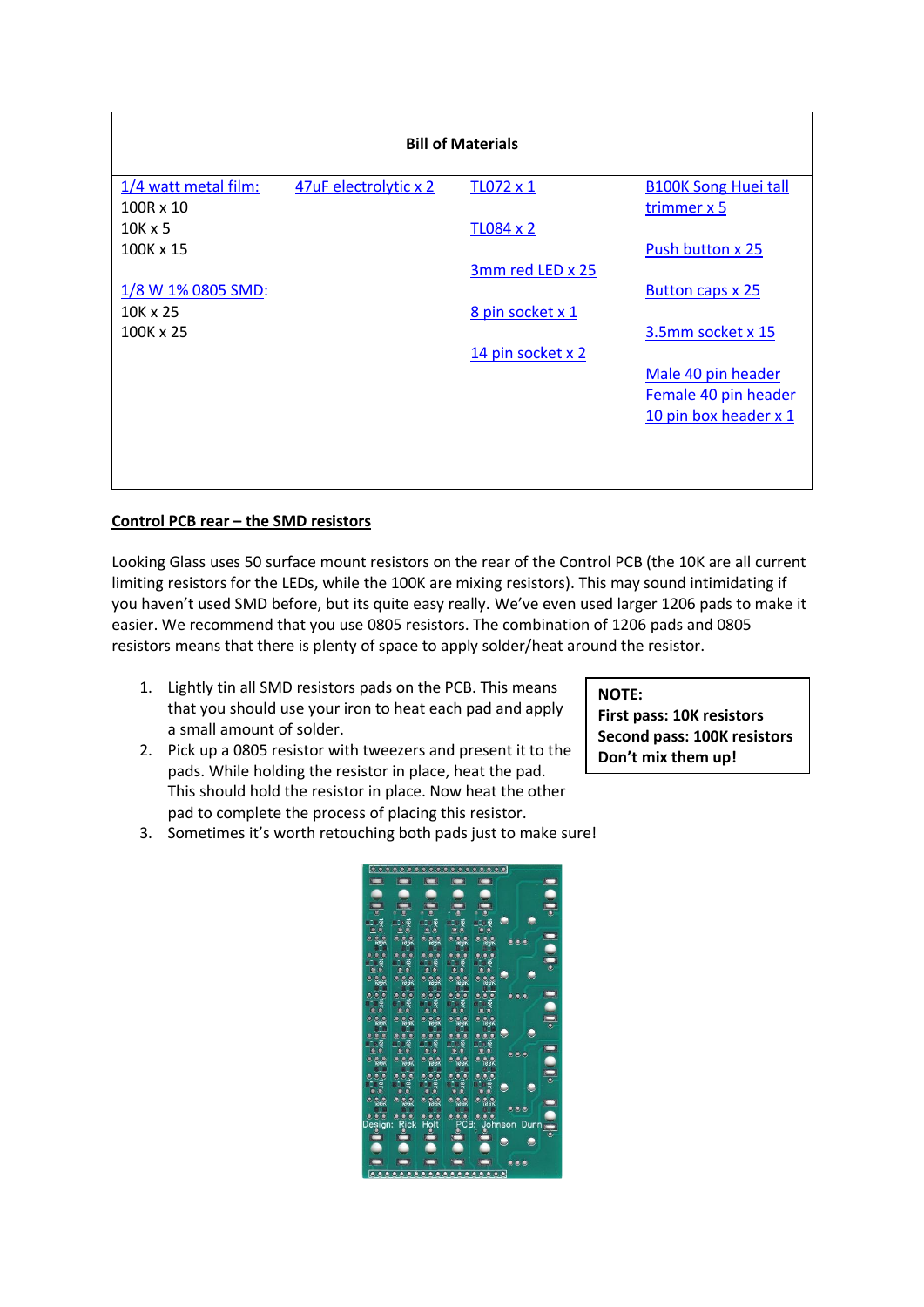#### **Main PCB front – the through hole components**

- 1. Solder all resistors don't mix up the 100R and 100K
- 2. Solder all IC sockets
- 3. Solder the power header if you're using box type, observe correct polarity
- 4. Solder all electrolytic capacitors
- 5. Cut male headers to size and solder them into place. Make sure that they stick out of the bottom of the PCB.



#### **Control PCB assembly**

- 1. Place all 25 push buttons onto the PCB. Place a piece of card (or similar) over all 25 push buttons. Flip the whole lot over and solder one tab on each switch. Check that they are all seated correctly, then solder the rest of the pads.
- 2. Place all sockets on the PCB, making sure the ground tabs line up with the PCB's ground pads, then place the panel over them. This will assure that the sockets are correctly positioned. Flip the whole lot over and solder the sockets into place.
- 3. Place all 25 LEDs (short leg = square pad) and solder into place.
- 4. Place all 5 Song Huei tall trimmers and solder into place.